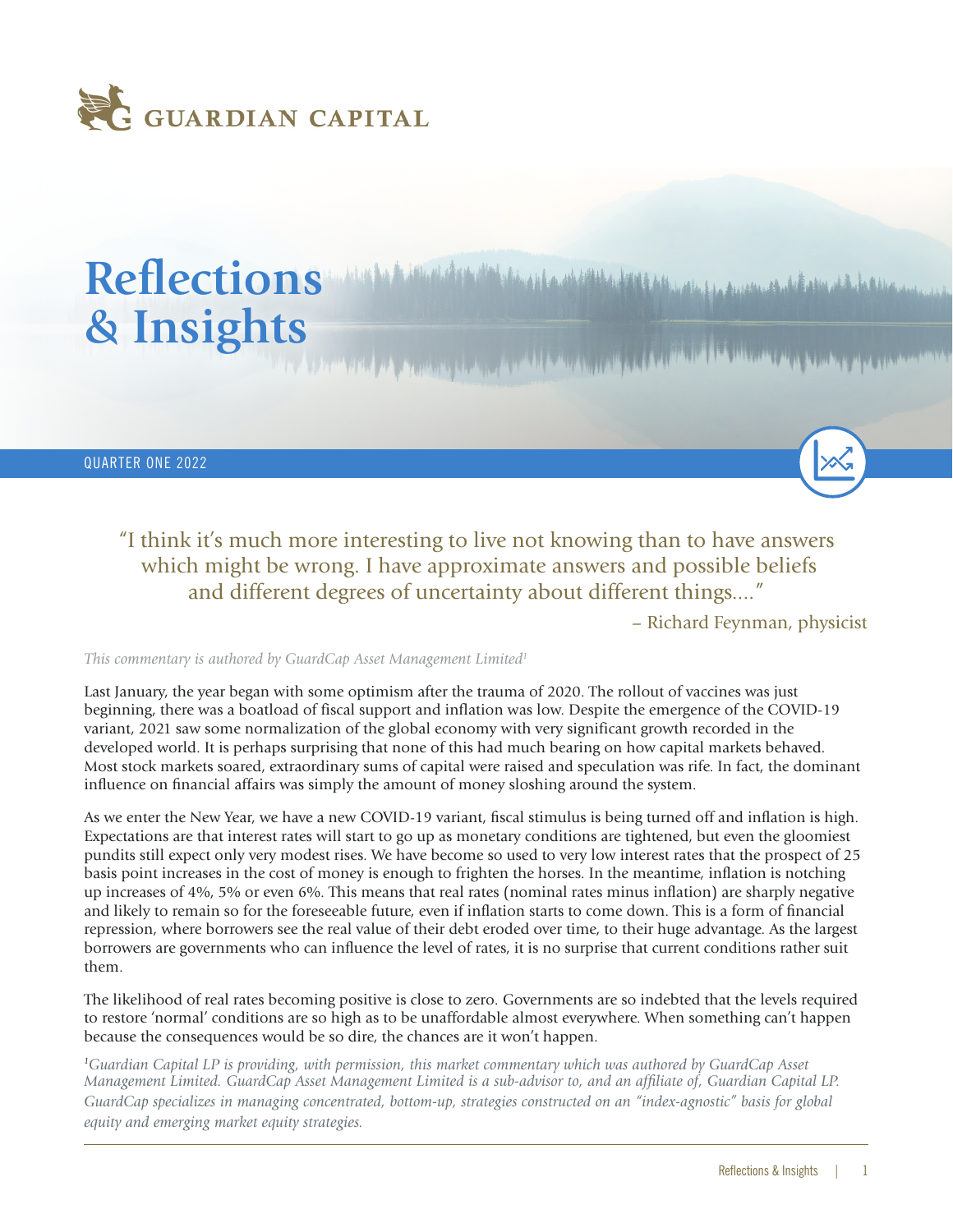### A tax on future growth

As we have discussed in previous reviews, excessive levels of debt can be reduced by repression, austerity, default or growth. Today, we are trying repression; post-2008, we tried austerity and default is 'unthinkable', so what about growth? It is, however, axiomatic that high debt weighs heavily on growth. Evidence from around the world suggests that excessive debt is a tax on future growth. The debt cannot generate a cash flow adequate to service and repay itself – indeed, the latest round of support for the pandemic is not even attempting so to do. Instead, it leads to a slow reduction in the rate of growth and standards of living slip relative to the previous trend. This is because the so-called 'government spending multiplier' is negative – another way of saying that the debt cannot pay for itself. This has been evident in Japan, the Eurozone and more recently, the US, where per capita growth rates have all slowed as debt has increased. On an ongoing basis, of course, most of this is barely noticeable – most people don't think 'but for rubbish monetary and fiscal policy, I would be X% better off today than I am', because they are probably still better off than they were five or ten years ago. It is, nonetheless, a massive waste of potential.

# A lot of spectactular bounce

None of this is to suggest that there is a humane alternative. In practice, a lot of the new money created has ended up in consumer balance sheets, either because it has been saved or because it has allowed the inflation of an asset bubble in many financial markets. A lot of the spectacular bounce we have seen in the global economy over the past year is the result of some of this saving being spent. The scale of extra saving is such that it prompts many commentators to forecast that spending will remain elevated in the year ahead. This, in turn, is likely to embed already high rates of inflation, which will in turn lead to greater than expected increases in interest rates. Maybe.

What you do with your saving depends on who you are. Maybe you are profligate, maybe you are cautious, but the dominant influence over your spending will be how well off you are. If you are in the lower income deciles, you generally need to spend all of your income and having some spare cash doesn't mean you go out and buy a jet ski. On the other hand, those fortunate enough to be at the other end of the spectrum may buy that jet ski, but they might also use the added wealth to work less, or to help provide a more comfortable

retirement. The point is that the likelihood is that this year sees a noticeable slowing of consumer activity from the frenetic pace set last year.

This all feeds into the important debate on inflation. The first cause of the rise in inflation was in the supply chain. The disruption triggered by the pandemic led to bottlenecks, which in turn led to shortages and price rises. Labour too was in short supply, for all sorts of reasons, and although wages have been rising, they are lagging inflation, putting pressure on real incomes. There are signs now that inventories are coming back into balance and that it seems likely that this will lessen pressure from this source.

The second cause was in the energy market. As discussed in the last review, underinvestment in energy exploration and infrastructure has run headlong into a surge in demand. Consumption of oil this year will reach an all-time high. This has come at a time when most political momentum is behind encouraging the use of alternative energy and where the geopolitics have been unhelpful. On the supply side, Iran is locked out of the market, Kazakhstan looks dodgy and the Nordstream pipeline has not been approved. Structurally higher energy costs have the same impact on consumer incomes as higher taxes. They also suck liquidity out of the financial system because of hugely increased financing needs.

While the first cause of inflation looks like it is settling down, the second may be with us for longer, reflecting an uncomfortable balance between the secular trend away from fossil fuels and geopolitical shenanigans. We will have to get used to higher and more volatile resource prices, ironically as a direct consequence of the alternative energy agenda.

#### The other 495 stocks

While all this has been going on, markets have mostly sailed upwards. 2021 was remarkable in that (with the exception of emerging markets) there was no meaningful pullback in prices. The largest drop in the S&P500 Index for example, was 5%. Set against this superficially benign performance, it should be noted that since May, the value of the US market (S&P 500) has risen by about \$5 trillion, but half of that increase is accounted for by five stocks: Apple, Alphabet (Google), NVidia, Microsoft and Tesla. It needed the other 495 stocks to make up the balance. The issue here is that the market has become dependent on these 'mega-caps' to produce exceptional returns. Excluding these, the US market looks pretty much like everywhere else. It is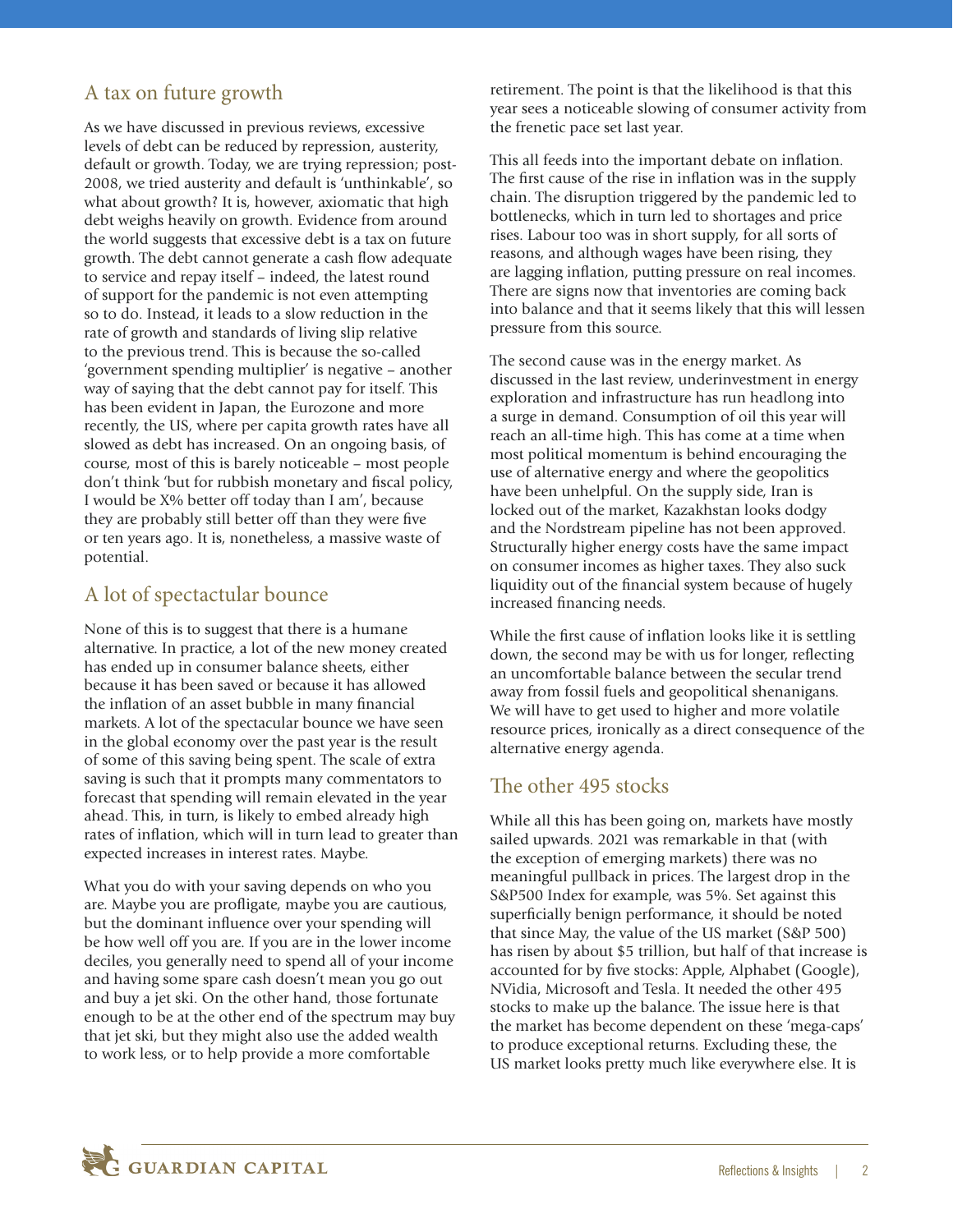also worth noting that 'everywhere else' is increasingly dwarfed by what is happening in the US – Apple's market cap is now larger than that of the whole of the German market. For those of us sufficiently long in the tooth, this is redolent of the Japanese market at its peak in 1989.

All of this is the result of there being no apparent alternative to equities. Fixed income assets simply seem unattractive in an environment where interest rates will rise and where inflation may peak but is likely to be more of an issue than it has been for the last three decades. Alternative assets, for most investors, are hard to access. Much simpler, then, to buy an ETF that gives you exposure to a handful of the leading companies. This can become self-fulfilling, as new cash flows into ETFs go to the largest index weights which may be huge companies but where free floats are nowhere near 100%, and the alchemy allows the gap to grow between these and the also rans.

There are signs that some of the excessive speculation is boiling off. ARK's Innovation ETF of the riskiest new technologies has seen redemptions; crypto markets have been in trouble; and SPAC's and meme stocks have calmed down.

## Zero COVID?

One of the weaker spots of 2021 was the Chinese economy. A 'Zero COVID' approach, combined with a muted credit impulse and some heavy-handed regulatory intervention in a number of industries led to a poor economic performance in the second half of 2021. Conditions are now easing somewhat, although the zero COVID approach is likely to prove a headwind and could crimp the recovery in supply chains. If zero COVID is ineffective in containing the Omicron variant, the country will be at the mercy of the efficacy of its vaccine programme. Nonetheless, in the year ahead, China is likely to contribute a significant share of global growth.

# What does this mean for portfolios?

The global economy is likely to grow respectably while inflation begins to show signs of being better behaved. Valuations are stretched in most equity markets, but earnings are still likely to be OK. There will be less money around, but still enough to prevent markets from going into freefall. Geopolitics is worrying, as usual, but perhaps more so than in the past year. The political situation in the US could well derail the Biden agenda should the Democrats lose control of the House and Senate, as seems likely. The number of strands to pull together is as diverse as ever.

The underlying market dynamic, though, has not turned negative. Monetary policy will remain accommodative of risk assets and will continue to keep interest rates lower than classical economic theory would recommend. In equity markets, on the basis of valuation, a shift from the US towards Europe and Emerging Markets is possible, but we believe the best approach is to remain diversified across the regions. Bond markets appear to offer the prospect of losses in real terms, although credit spreads remain benign in a strong corporate environment. When all put together, the year ahead appears to offer more modest returns than we have seen recently, and no doubt with greater volatility as there is less money around and more uncertainty.